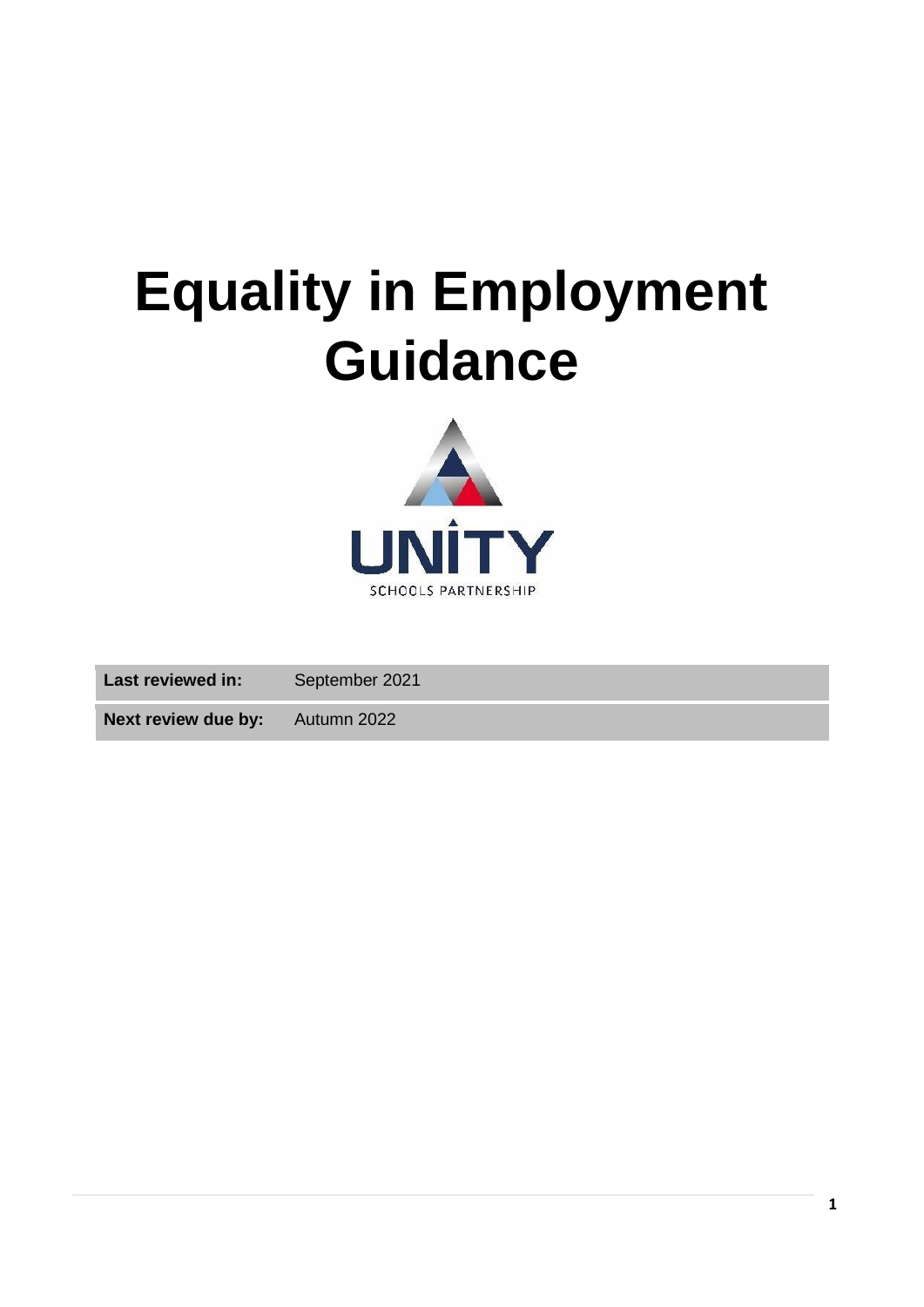## Contents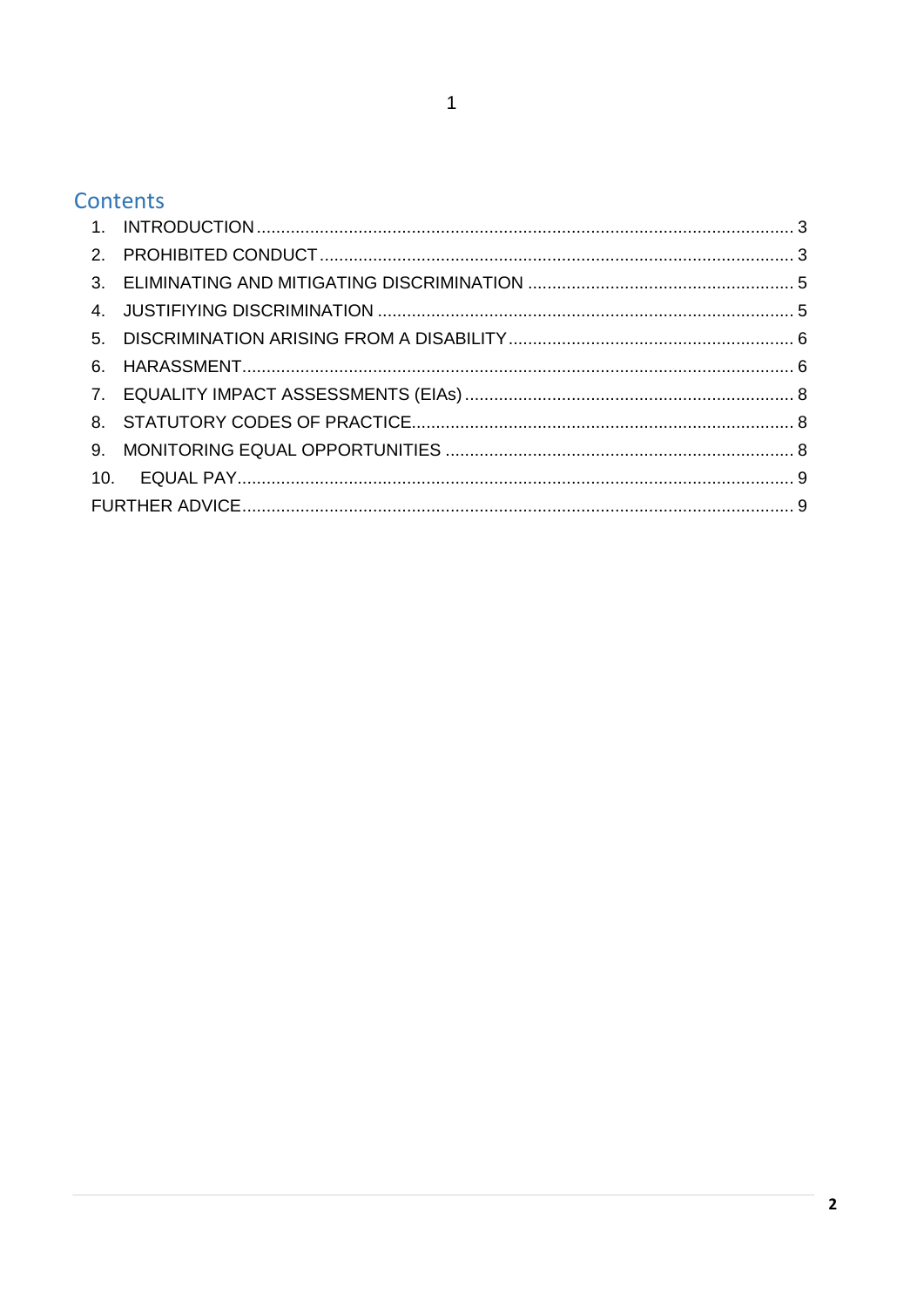## **1. INTRODUCTION**

<span id="page-2-0"></span>The Equality Act 2010 harmonised and replaced many previous pieces of legislation. It concerns goods and services as well as employment; schools therefore have duties to their pupils and parents as well as to their staff. This guidance focuses purely on employment matters.

All employees and other workers have the right not to be unlawfully discriminated against, harassed or victimised on a range of grounds. These are known as the "protected characteristics", of which there are nine:

- Age: people of all ages are protected.
- Disability: only disabled people are protected, which means disabled people can be treated more favourably in order to eliminate disadvantage; hence the need to make reasonable adjustments in the workplace to accommodate their needs).
- Gender reassignment: people are now protected as soon as they start to manifest any aspect of an intention to reassign their gender – i.e., they do not have to be undergoing a medical procedure.
- Marriage and civil partnership: people are not protected from discrimination for being single.
- Pregnancy and maternity: a woman is protected as soon as she is pregnant, and during the period of any statutory maternity leave to which she is entitled; she should not suffer a detriment at any time because of maternity leave.
- Race: including national and ethnic origin, and potentially caste; people of all races are protected.
- Religion and belief: this covers any religion, and philosophical beliefs that meet a number of set criteria; people of no religion or belief are equally protected.
- Sex: both sexes are equally protected.
- Sexual orientation: people of any sexual orientation are protected.

The right to make a complaint of unlawful discrimination is not restricted to people in employment and no qualifying period of employment is required. In some cases, job applicants and former workers may also make a complaint to an employment tribunal.

There is also separate legislation protecting employees from discrimination on the grounds of trade union membership and activity, and part-time or fixed-term working. This guidance will not focus on these issues, as they are separate to the main equality legislation. For more information and assistance, contact the Trust's HR team.

## **2. PROHIBITED CONDUCT**

<span id="page-2-1"></span>Discrimination and harassment may arise in a variety of employment decisions, particularly appointment, training and promotion, performance appraisals, treatment during employment (including harassment and victimisation), redundancy situations, and dismissal.

The act prohibits:

• direct discrimination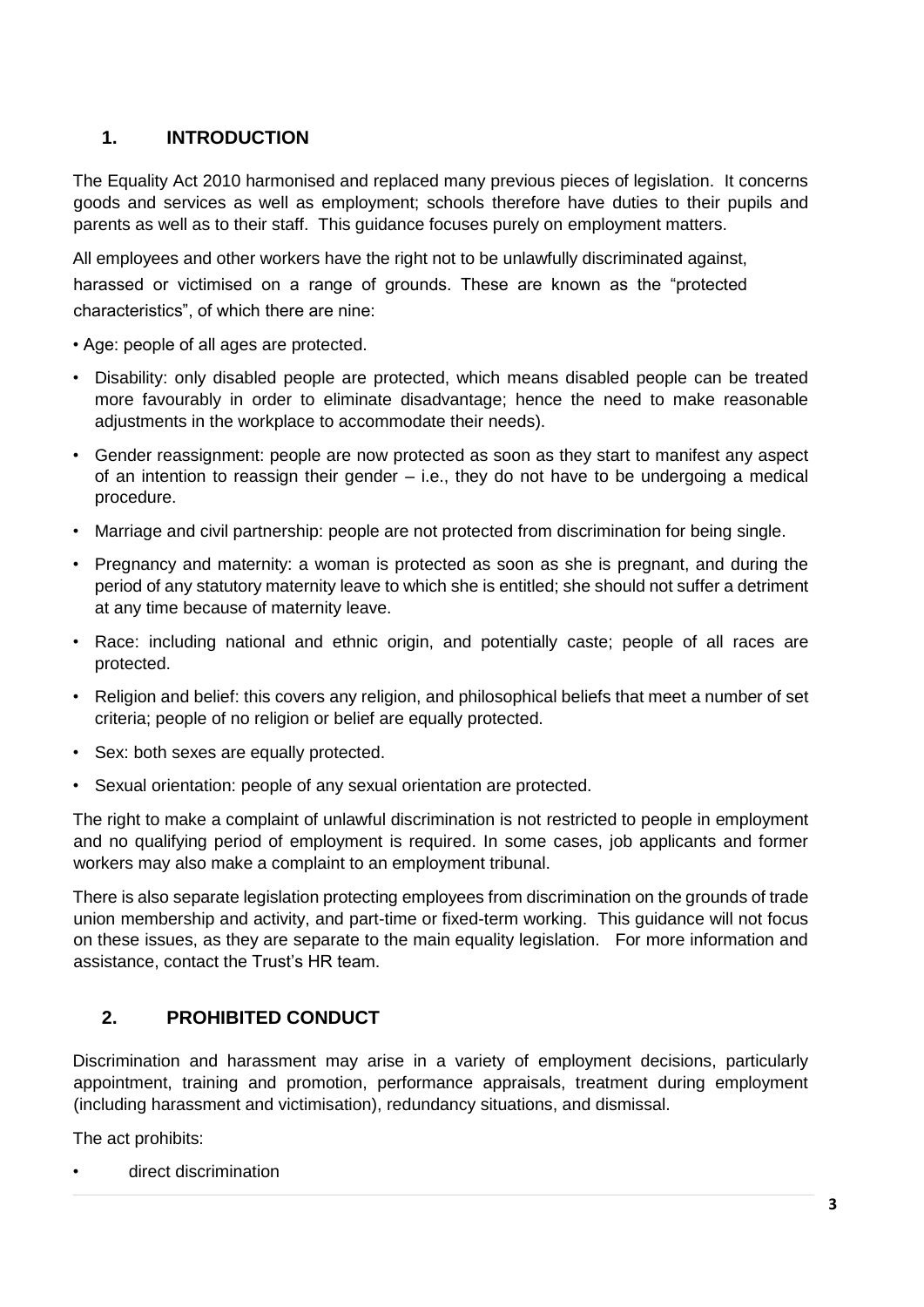- indirect discrimination without justification
- discrimination arising from a disability
- harassment
- victimisation

related to any of the protected characteristics.

A brief definition of each of these is provided below.

## **2.1 Direct discrimination: less favourable treatment because of a protected characteristic.**

Example 1: a school refuses to employ a teacher because s/she is homosexual.

Once it has been established that direct discrimination has occurred, a tribunal will not allow any legal justification or defence: it is always unlawful, apart from in very limited circumstances.

Age is the one strand where a justification defence is allowed, in a similar way to indirect discrimination (see below).

Example 2: redundancy payment factors increase with age. This is a deliberate attempt to assist older people, who often find it more difficult to re-enter the jobs market when made redundant. Despite directly discriminating against younger people, it has been recognised as justified.

In limited circumstances, Occupational Requirements can be attached to a job.

Example 3: Faith schools can require their headteacher to be of a particular faith or denomination, as the role is key to the ethos of the school. However, it would not be legal to attach such a requirement to many other jobs within the school, like support staff roles.

The Equality Act has now formalised some particular types of direct discrimination, as described below.

## **2.1.2 Discrimination by association: less favourable treatment because of an association with** another person with a protected characteristic.

The protection is most likely to apply to those with caring responsibilities (associative discrimination on the grounds of disability), but could also apply to other groups, for example people whose relative or partner is of a particular race or sexual orientation.

## **2.1.3 Discrimination by perception: less favourable treatment because a person is believed to possess a protected characteristic, even if they do not.**

Example 1: a heterosexual person is believed to be gay and is therefore treated less favourably.

Example 2: a job applicant is not shortlisted because their name leads an employer to believe they are from a minority ethnic background, even though they are in fact White English.

Segregation applies only to race, where a person, or group, is separated from others on the grounds of race.

It must be a deliberate act or policy, rather than a situation that has occurred inadvertently, or congregation, where individuals choose to group together.

**2.1.4 Indirect discrimination: where the effect of certain requirements or practices has an** adverse impact on a group.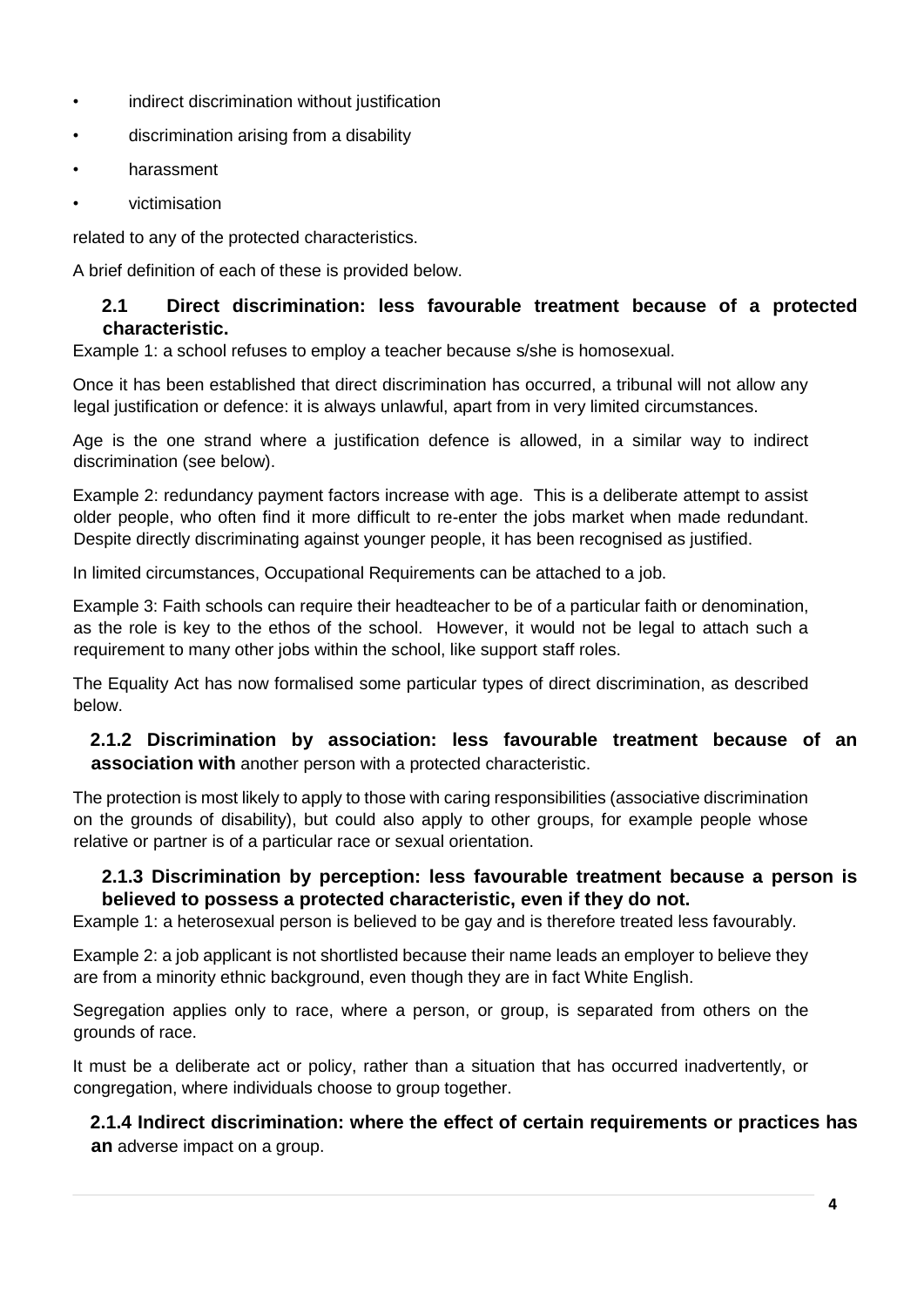Indirect discrimination is usually not intentional, but creates a barrier, for a group of people. An individual bringing a claim of indirect discrimination has to be able to show that the detriment affects a group, not just them.

Indirect discrimination is not always unlawful; employers can present a defence if they can justify their actions.

Where indirect discrimination has been identified, at least one of three things needs to occur: eliminate – mitigate – justify. The process of Equality Impact Assessments (see section 5) helps organisations to be systematic in considering the potential for differential impacts, and how to eliminate, mitigate or justify impacts identified.

## **3. ELIMINATING AND MITIGATING DISCRIMINATION**

<span id="page-4-0"></span>In order to be legally compliant, employers must take steps to eliminate and/ or mitigate any identified negative impacts as far as possible, before reaching the position of justification.

Each school should consider its practices, particularly when any changes are being made, in order to eliminate and minimise indirect discrimination as much as possible. Consultation with staff, unions or particular groups may be necessary in order to help identify potential negative impacts that were previously not considered.

Example: in order to provide adequate lunch-time cover, it is believed shift patterns and hours for all part-time teaching assistants need to change. This could cause negative impacts for a number of groups, e.g., those with caring responsibilities (related to disability and sex), disabled staff whose condition precludes working certain hours, or particular religions, if it prevents worship at that time of day.

The first thing the school considers is how to eliminate the negative impact – whether the proposed change needs to be imposed, or if there are other options, such as asking for volunteers, deploying people in other roles, or an opt-out of the change for those with issues related to being in a protected group.

If the evidence shows this is not practical or possible, next, the school considers how to mitigate the negative impact. For instance, it could ensure rotas are arranged several months in advance, to give people adequate notice to make other caring arrangements, make reasonable adjustments for disabled staff and/ or build in extra flexibility for those with issues related to being in a protected group, for instance, by being able to swap with colleagues if something particularly important comes up.

#### <span id="page-4-1"></span>**4. JUSTIFIYING DISCRIMINATION**

Where it is not possible to eliminate or mitigate a negative impact, employers can justify their actions, if they can show them to be a "proportionate means to achieving a legitimate aim".

"Proportionate means" – both the level of the negative impact, and whether anything else could be done instead, should be considered.

"Legitimate aim" – the intention behind the action must in itself be defensible and reasonable. Reducing costs alone is unlikely to be considered a legitimate aim, although it can be a factor.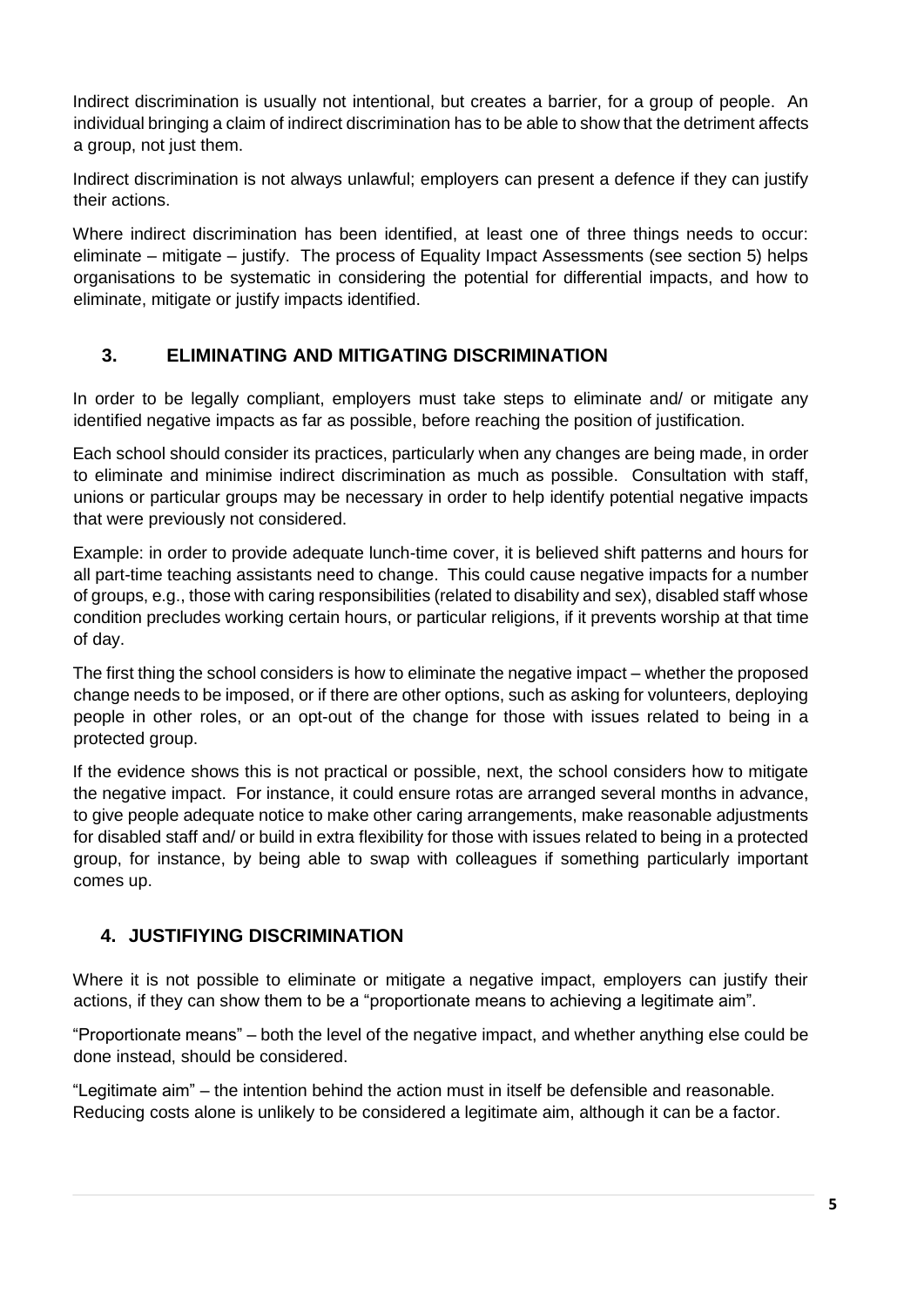The Trust needs to be able to provide detailed evidence of its justification and considerations to demonstrate its intention to be reasonable: a blank assertion that the action is necessary will be insufficient legal defence.

Example 1: it would be unlawful indirect discrimination to impose a blanket ban on job share or part-time working options, as this discriminates against those with caring responsibilities, who may more likely to be women.

Example 2: it would be potentially justifiable indirect discrimination for a school to require all teachers to attend a parent's evening on a Friday night. Despite this having a negative impact on practising Muslims and Jews, as important worship occurs at that time, it could be justified if the school can show why the parent's evening has to be on a Friday. It could be further mitigated by rotating the days of the week for parent's evenings throughout the year.

## **5. DISCRIMINATION ARISING FROM A DISABILITY**

<span id="page-5-0"></span>*Where the less favourable treatment is not directly because of the person's disability, but relates to something arising from the disability.* 

Unlike other discrimination claims, this type of claim does not require a comparator: the person does not have to prove that a non-disabled person in similar circumstances would have been treated differently. As such, it is intended to provide extra protection for disabled people. Employers can defend such claims if they can show their actions to have been a proportionate means to achieving a legitimate aim.

A key issue for this type of discrimination is whether the employer knew, or ought reasonably to have known, of the disability. It is possible to make a defence that the disability was undisclosed, and the employer could not reasonably be expected to have known about it.

Example: a dyslexic person is not promoted because of their poor spelling, which mars their written work. Whilst a non-dyslexic person might lawfully be passed over for promotion for the same reason, it will be important for the employer to be able to show that all reasonable adjustments were considered and made first, before acting in this way. If this did not occur, and the employer knew about the dyslexia, the action would constitute unlawful discrimination

## <span id="page-5-1"></span>**6. HARASSMENT**

*Unwanted conduct that has the purpose or effect of violating a person's dignity, or creating an intimidating, hostile, degrading or offensive work environment, and that is related to a protected characteristic.* 

Behaviour of this sort that is not linked to the protected characteristics is defined as bullying, which is not protected under the Equality Act; however, it relates to the employer's duty of care under health and safety legislation. Staff are often unclear on these concepts, and may use them interchangeably, so it is important to ask further questions when an allegation is made in order to be clear which category it should be investigated under.

The Act specifies three types of harassment: general harassment; harassment because of rejection of, or submission to, conduct of a sexual nature; and harassment based on sex or gender reassignment.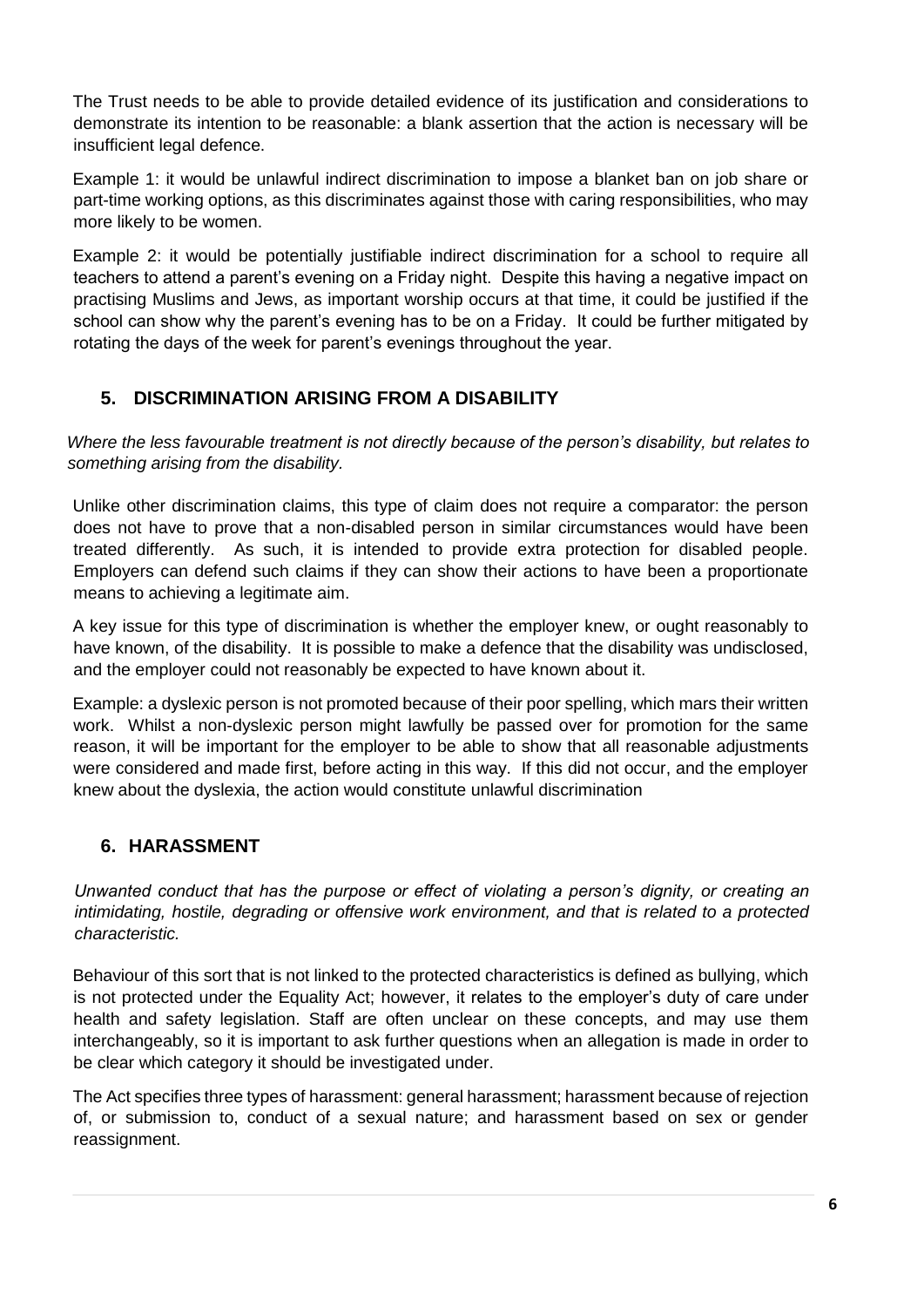As harassment is defined by its "purpose or effect", the impact on the victim is taken into account, even where the perpetrator did not intend to cause offence or distress. Therefore, harassment cannot be denied by saying that it was unintentional, or intended humorously, or because of unawareness that someone had a particular protected characteristic. There is a test of reasonableness, which means that a reasonable person in possession of the same information would regard the action as amounting to harassment. This helps to ensure against overreactions to fairly low-level or neutral behaviour.

The emphasis on impact also means that it is not necessary to provide a comparator; only to show that the conduct reasonably had that effect. So it is also not acceptable to provide the well-known "equality of misery" defence by saying "I treat everyone equally badly"!

Staff can bring claims of harassment even when the conduct is not directly related to a protected characteristic of their own, or where the conduct was not aimed at them.

Example 1: a person could be harassed because they are perceived to be a member of a group when they are not, for instance, heterosexual workers who are harassed as if they are gay.

Example 2: the harassment could be based on an association with someone else, for instance, people in inter-racial partnerships.

Example 3: the conduct could be aimed at a colleague, but create an offensive environment for the complainant.

If the conduct is related to one of the equality strands and can reasonably be said to have created an offensive, intimidating or distressing environment for the claimant, it will constitute harassment.

Any complaints of harassment should be investigated under the appropriate policy.

#### **6.1 Victimisation: workers may also bring a claim if they have been treated worse because**

- they have made, or are contemplating making, a complaint about discriminatory treatment;
- it is believed they have made, or may make, such a complaint; or
- they have supported someone else in making such a complaint, e.g., by being a witness.

#### **6.2 How does the law work, and what are the penalties?**

- Vicarious liability: where a complaint arises out of an act of another worker, rather than the school itself, as is most likely in the case of harassment, the school may still be held to be vicariously liable, even if it did not have any knowledge of the conduct. The only way it can defend against this is to be able to show that all reasonable steps have been taken to prevent harassment and discrimination from occurring. This includes demonstrating that the school has sound employment policies and practices, which are made clearly known to staff.
- Reverse burden of proof: in discrimination claims to tribunal courts, once a person has shown they did suffer a detriment, the normal "burden of proof" is reversed, which means it is for the employer to prove that the reason for the detriment was not unlawful discrimination.
- Balance of probability: it should be noted that claims are assessed on the "balance of probability" and not the stronger criminal test of "beyond reasonable doubt".
- Comparator: claims of direct and indirect discrimination require a comparator, so a person must demonstrate that there is a person, or group, who has been treated more favourably in similar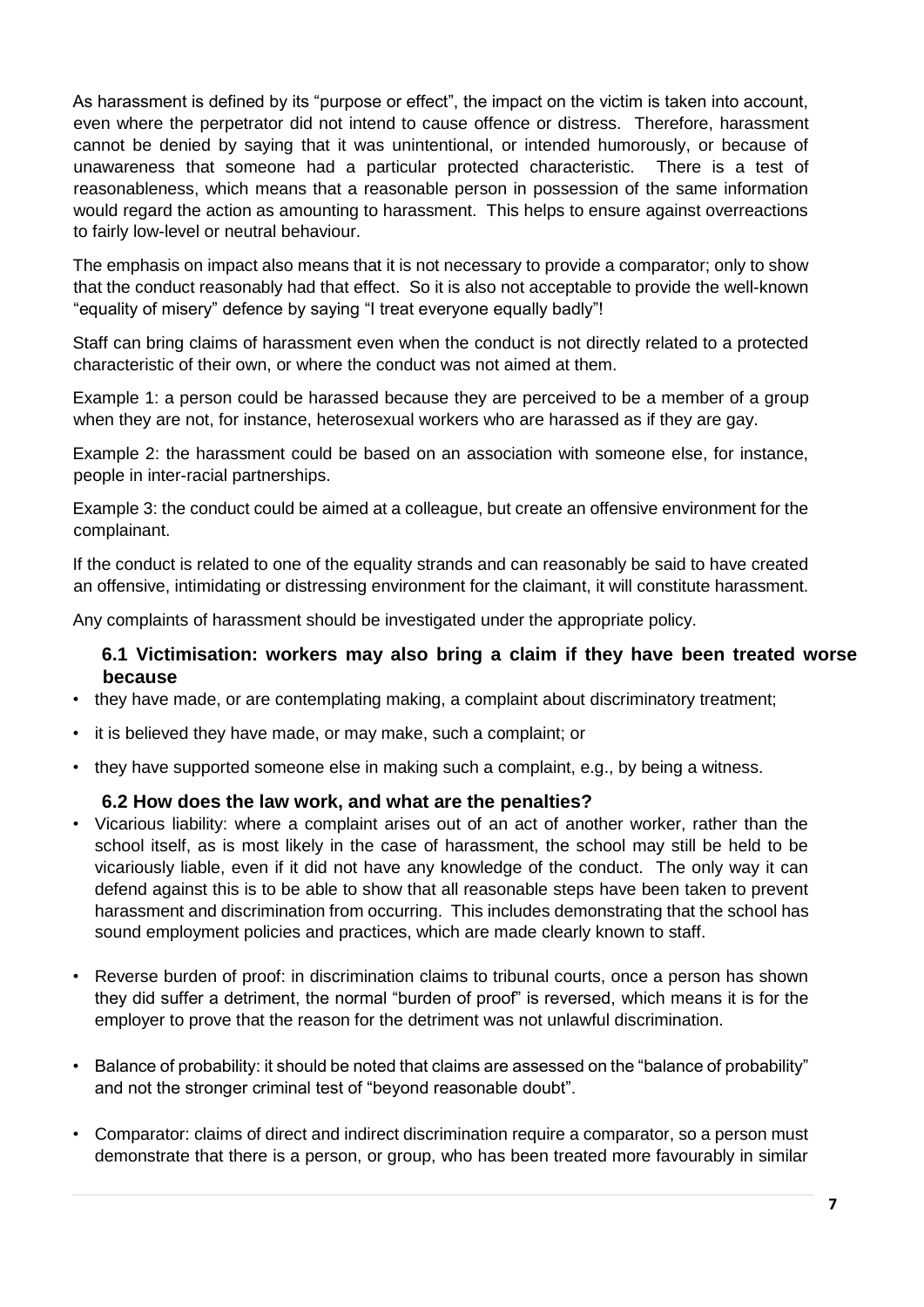circumstances. The only exceptions are pregnancy and maternity and racial segregation, as they are deemed to be unique situations with no appropriate comparison.

- Qualifying period: there is no qualifying period of employment to make a discrimination claim, so contractors and workers, job applicants and ex-employees can all bring claims
- Time limits for discrimination claims are strict: they must be brought within three months of an incident occurring, or the last incident occurring, unless there are exceptional circumstances where a delay is acceptable or reasonable.
- There is no strict time limit for internal grievances, or complaints from non- or ex- employees; however, it is reasonable to expect these to refer to matters in the not-too-distant past, as otherwise it becomes hard to find an audit trail, or extend memories back, to the events in question.
- Penalties: discrimination awards have no maximum limit.

## <span id="page-7-0"></span>**7. EQUALITY IMPACT ASSESSMENTS (EIAs)**

Equality Impact Assessments are a way of ensuring that the potential for differential impacts on all groups are considered in an organisation's policies, processes and decisions. They recognise that discrimination is usually unintentional and indirect (see section 2.2). Conducting EIAs is one of the best ways for an organisation to ensure a systematic, thorough and transparent approach to integrating equality.

The Trust has a format for an EIA. It is recommended that EIAs are carried out on all policies, procedures and decisions that may have an impact on staff or service users, and are updated any time changes are made. Contact the Trust's HR team for further guidance.

EIAs are not a legal requirement. However, they are an important tool for schools in demonstrating their fulfilment of the public sector equality duty. Trade unions will often wish to see an EIA when policies or processes are being changed. Therefore, all schools may wish to conduct EIAs when developing any local policies to demonstrate commitment to this agenda. (Appropriate action will be taken centrally in relation to collectively agreed policies.)

## **8. STATUTORY CODES OF PRACTICE**

<span id="page-7-1"></span>In October 2007 the Equality and Human Rights Commission (EHRC) replaced three previously separate equality commissions: The Equal Opportunities Commission, the Commission for Racial Equality and the Disability Rights Commission. It is a statutory body, and has published codes of practice for employment, which have statutory force, that supplement the legislation. Failure to comply with the relevant code of practice may be cited in evidence by a complainant. Additional useful information can be found on the EHRC's website:

http://www.equalityhumanrights.com/legal-and-policy/equality-act/equality-act-codes-ofpracticeand-technical-guidance/

## <span id="page-7-2"></span>**9. MONITORING EQUAL OPPORTUNITIES**

It is good practice to monitor equal opportunities by keeping statistics on the makeup of your workforce and job applicants. The EHRC codes of practice recommend this type of monitoring.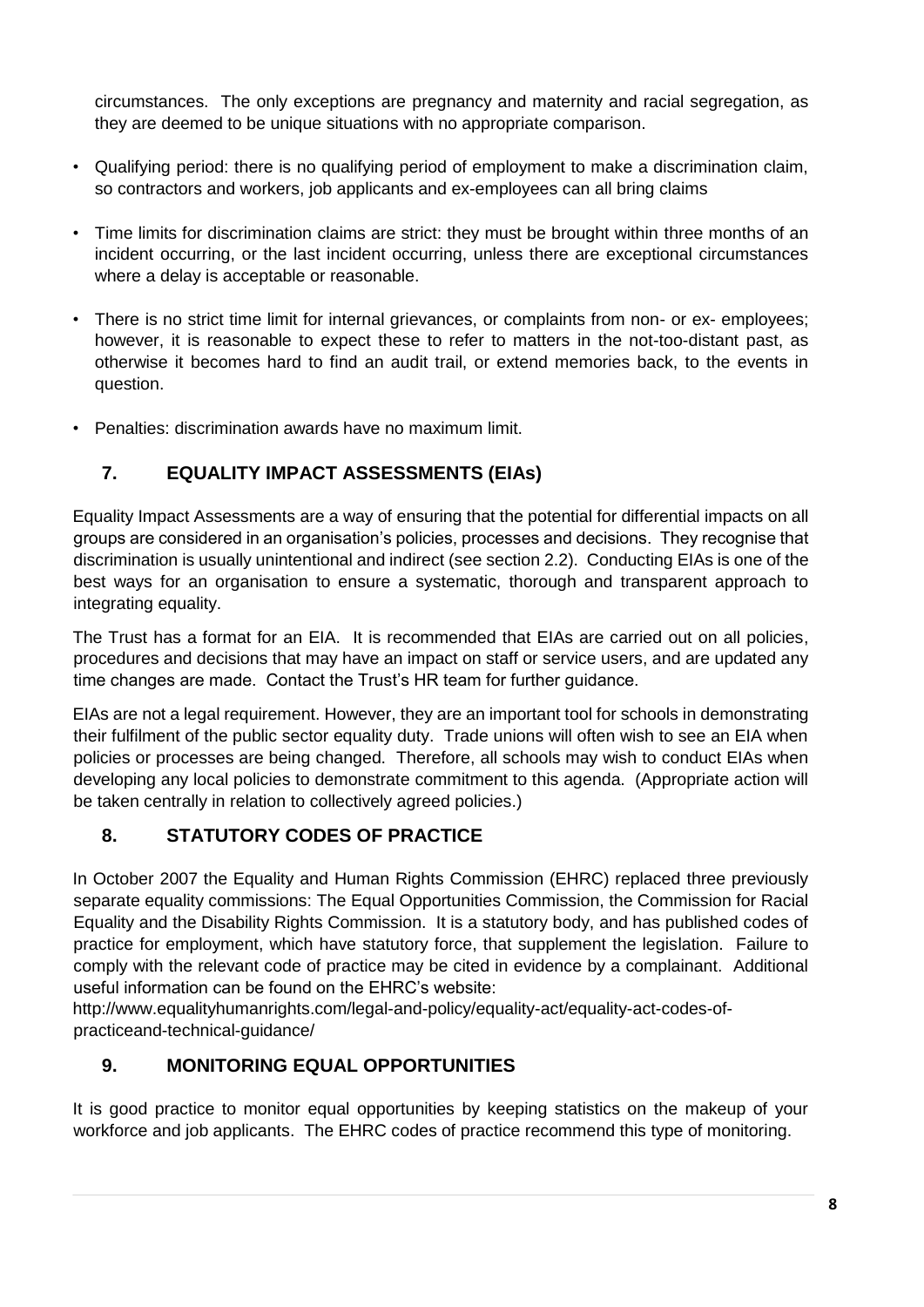## **10. EQUAL PAY**

<span id="page-8-0"></span>Equal pay legislation, starting with the Equal Pay Act 1970, requires that men and women should receive equal pay for carrying out like work, or work of equal value.

## <span id="page-8-1"></span>**FURTHER ADVICE**

If any staff, contractor or visitor requires any further information regarding this policy or support they should either ask their Headteacher **or** contact the HR Helpdesk at hrhelpdesk@unitysp.co.uk or telephone 01440 333401.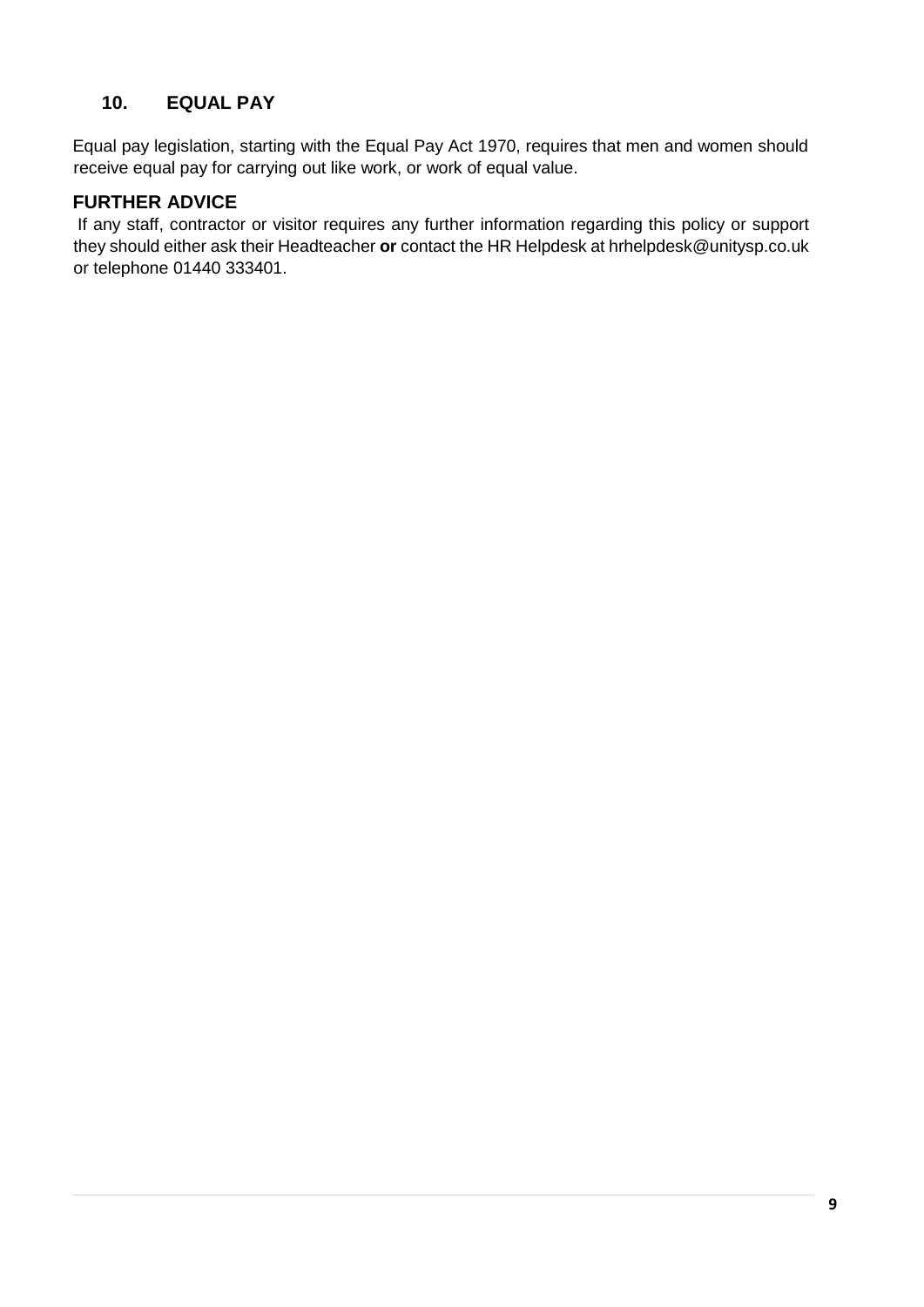#### **Appendix 1**

## **Equality Analysis Form**

| Name of School (or Central Team)         |  |  |  |  |
|------------------------------------------|--|--|--|--|
| Name of policy being assessed            |  |  |  |  |
| <b>Equality Analysis completed by:</b>   |  |  |  |  |
| Name(s) and job title(s)                 |  |  |  |  |
| <b>Email and telephone</b>               |  |  |  |  |
| <b>Date Equality Analysis Undertaken</b> |  |  |  |  |

*Please refer to the Equality Analysis Guidance notes that support this form. Guidance notes have also been provided in italics for each question, however please delete these notes once you have completed the questions.* 

#### **SECTION A**

*To be completed by policy holder or nominated individual on the policy holder's behalf* 

#### **1. Has the policy been subject to an Equality Analysis previously?**

|                                                                                                                          | Yes |  | <b>No</b> |  |  |  |  |  |
|--------------------------------------------------------------------------------------------------------------------------|-----|--|-----------|--|--|--|--|--|
| If 'yes', please provide a brief description of the key changes to the policy since the last Equality<br><b>Analysis</b> |     |  |           |  |  |  |  |  |
|                                                                                                                          |     |  |           |  |  |  |  |  |

#### **2. What is the purpose of the policy?**

What is the function of this policy and how is it used on a practical level? This should be a simple summary of *the main aims of the policy and how it is implemented and used on a day to day basis.* 

## **3. Are there any other policies, procedures, guidance documents, working groups etc that will interact with the policy?**

*Please provide any details which may help to provide context to the policy and its implementation.*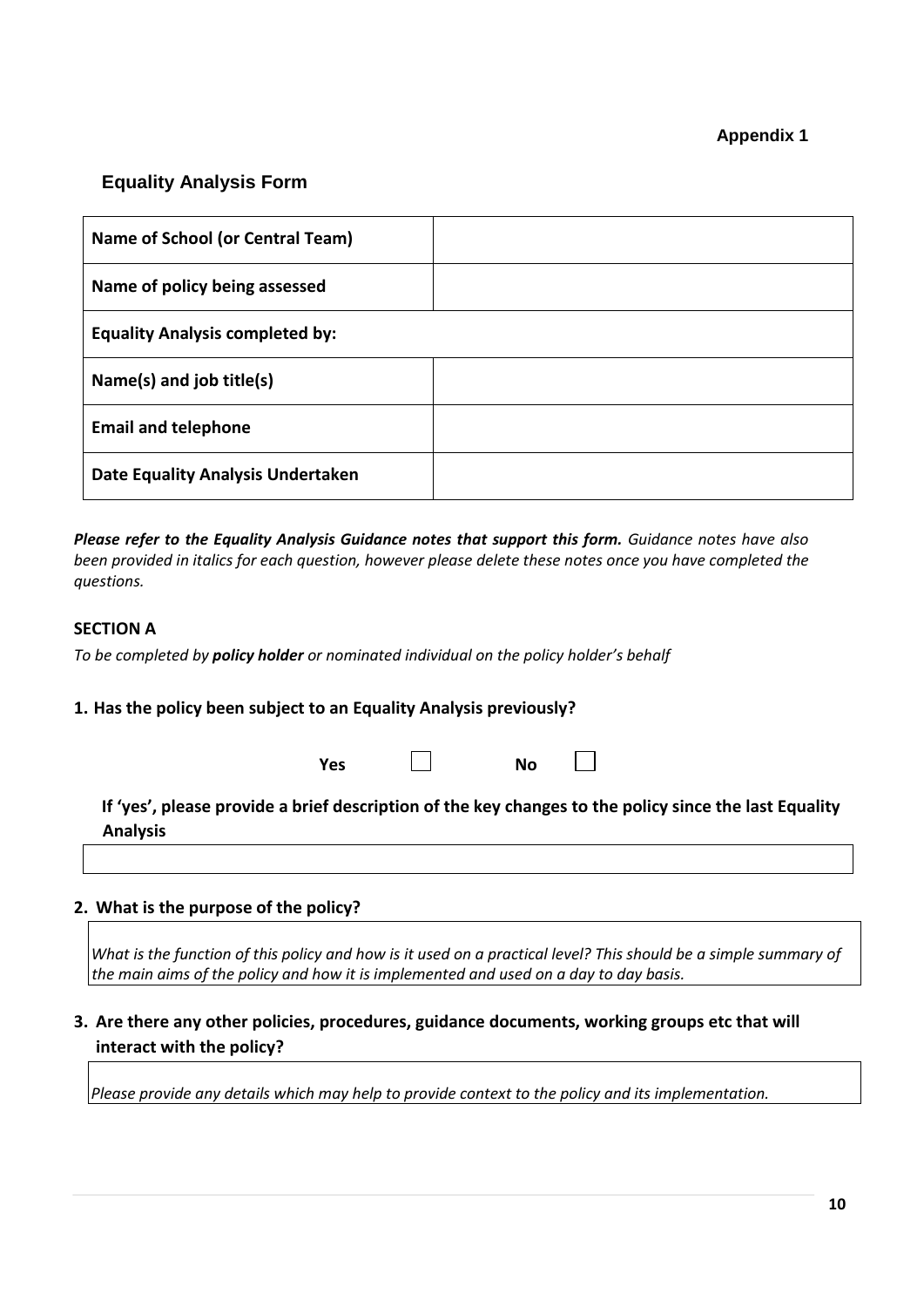#### **4. Who has been consulted in the development of the policy or the proposed change?**

*Were any staff, students, trade unions or others involved at the policy development stage or in discussions regarding the suggested changes? If so, please provide details.* 

#### **5. Who does the policy affect?**

*This should clarify the intended target of the policy and could include staff, students, community. Does it have the potential to affect the whole Trust; just staff; just students? Do you know numbers of people who may be affected?* 

## **6. Who implements the policy, and what steps will be taken to ensure the effective and consistent implementation of the policy?**

*Please provide details of who is directly responsible for implementing the policy/and how it is intended to be implemented e.g. in the case of a new/revised policy, how will this be communicated to those affected; are briefings/training sessions required?* 

## **7. What impact, either potential or actual<sup>1</sup> , is the policy likely to have on the following protected characteristics?**

| Protected<br>characteristic <sup>2</sup> | <b>Positive</b><br>impact <sup>3</sup> | <b>Negative</b><br>impact <sup>4</sup> | <b>Neutral</b><br>impact <sup>5</sup> | <b>Unclear</b><br>impact <sup>6</sup> | Please explain the impact, potential<br>or actual, for each characteristic |
|------------------------------------------|----------------------------------------|----------------------------------------|---------------------------------------|---------------------------------------|----------------------------------------------------------------------------|
| Age                                      |                                        |                                        |                                       |                                       |                                                                            |
| <b>Disability</b>                        |                                        |                                        |                                       |                                       |                                                                            |
| Gender<br>reassignment                   |                                        |                                        |                                       |                                       |                                                                            |
| <b>Marriage and</b><br>civil partnership |                                        |                                        |                                       |                                       |                                                                            |
| <b>Pregnancy and</b><br>maternity        |                                        |                                        |                                       |                                       |                                                                            |
| Race                                     |                                        |                                        |                                       |                                       |                                                                            |
| <b>Religion or</b><br>belief             |                                        |                                        |                                       |                                       |                                                                            |
| <b>Sex</b>                               |                                        |                                        |                                       |                                       |                                                                            |
| <b>Sexual</b><br><b>Orientation</b>      |                                        |                                        |                                       |                                       |                                                                            |

*To add an 'X' to a checkbox: double-click on the box, under 'Default value' select 'Checked', then click 'ok'.* 

<sup>1</sup> A **potential impact** is an effect which could happen as a consequence, indirectly or as an unintended outcome, of the policy; an **actual** *impact is an effect which is highly likely to occur as a result of the policy, or an effect which the policy specifically aims to create.*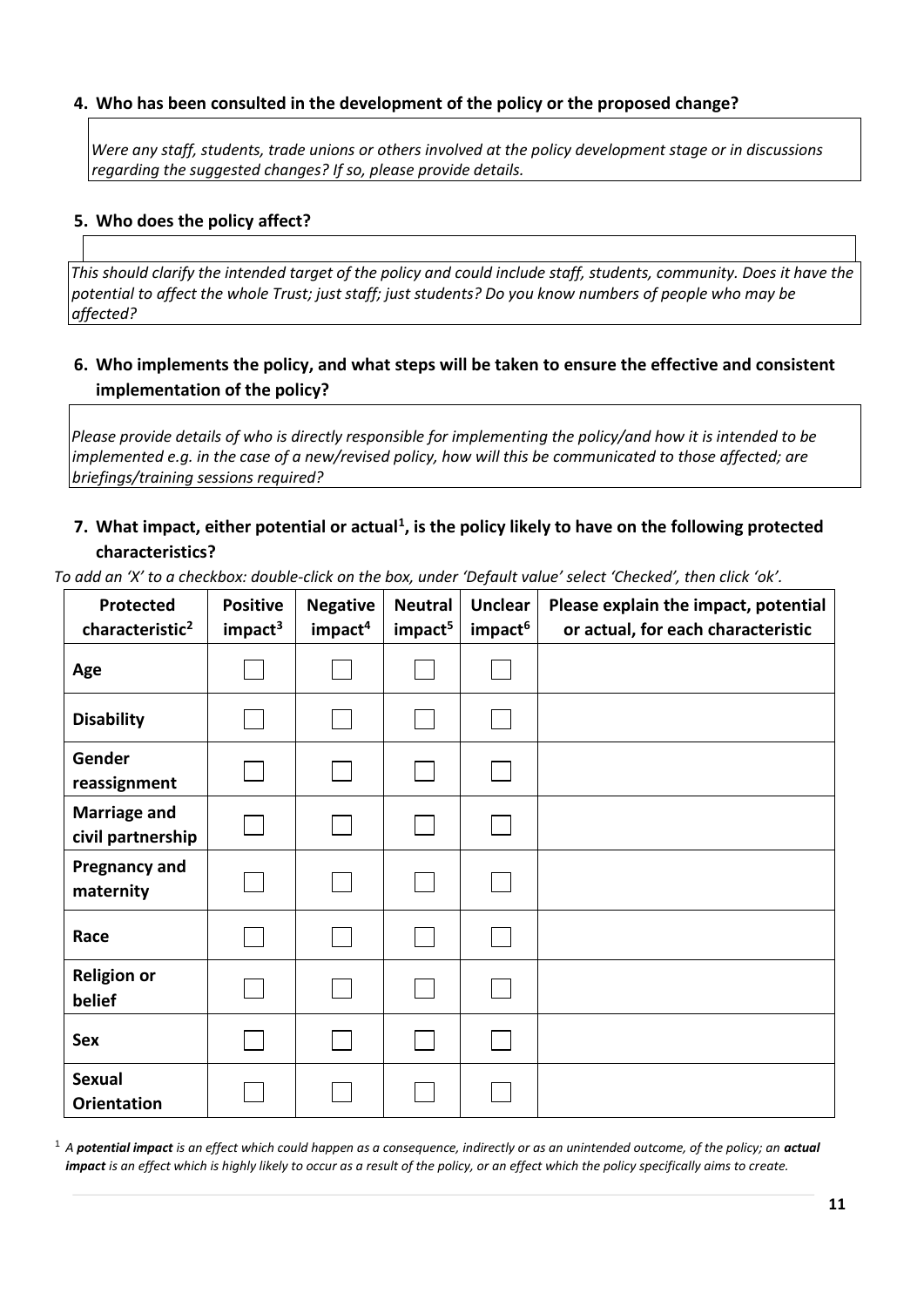- <sup>2</sup> *Protected characteristics are as identified by the Equality Act 2010.*
- <sup>3</sup> *A positive impact is one in which a person or people will experience an advantage or benefit, this includes positive action to overcome a disadvantage, meet needs or encourage participation (e.g. a service sets up a disability service user forum to help design and plan service provision so that disabled people's needs are taken into account).*
- <sup>4</sup> *A negative impact is one in which a person or people will experience a disadvantage (e.g. a wheelchair user can't get into the building to access the service).*
- <sup>5</sup> *A neutral impact is one where there is no disadvantage; experience will be the same for everyone (e.g. everyone can access the service including disabled people).*
- 6 An unclear impact can be selected if you are unsure what the impact may be, or if there could be a mixture of impacts (e.g. a policy might have a positive impact for a protected characteristic in one way, but *also could possibly have a negative impact for that protected characteristic in another way).*

**|** P a g e

**If you have identified any unclear or negative impact consultation, or action to mitigate negative impact, may be recommended. Therefore please contact the HR team for guidance.** 

**8. If any answers are 'negative' can this be justified on the basis of a legal requirement?** 

**If 'yes', please explain:** 

*Some negative impact may be justified on the basis of a legal requirement or applicable exemption including where positive action is undertaken or where there is a conflict with other legislation e.g. health and safety. If this is the case, please explain.* 

#### **If 'no', what can be done to remove or minimise the negative impact?**

*Are there any changes which could be made to the policy to remove (or minimise) the negative impact? If you are unclear what changes could be made to remove or minimise the negative impact and would welcome suggestions via consultation with the wider Trust community, please state so here and at Q10 below.*

#### **9. More generally, is there anything that could be done in terms of the content and/or implementation of this policy to improve the positive impact?**

*Consider whether there are any changes which could be made to the policy and/or its implementation to improve the positive impact on any of the protected characteristics.*

#### **CONSULTATION DECISION**

The decision about whether or not equality specific consultation takes place as part of an Equality Analysis is that of the policyholder (or designate).

#### **10. Is consultation with the Trust community needed for this Equality Analysis?**

**No consultation needed**